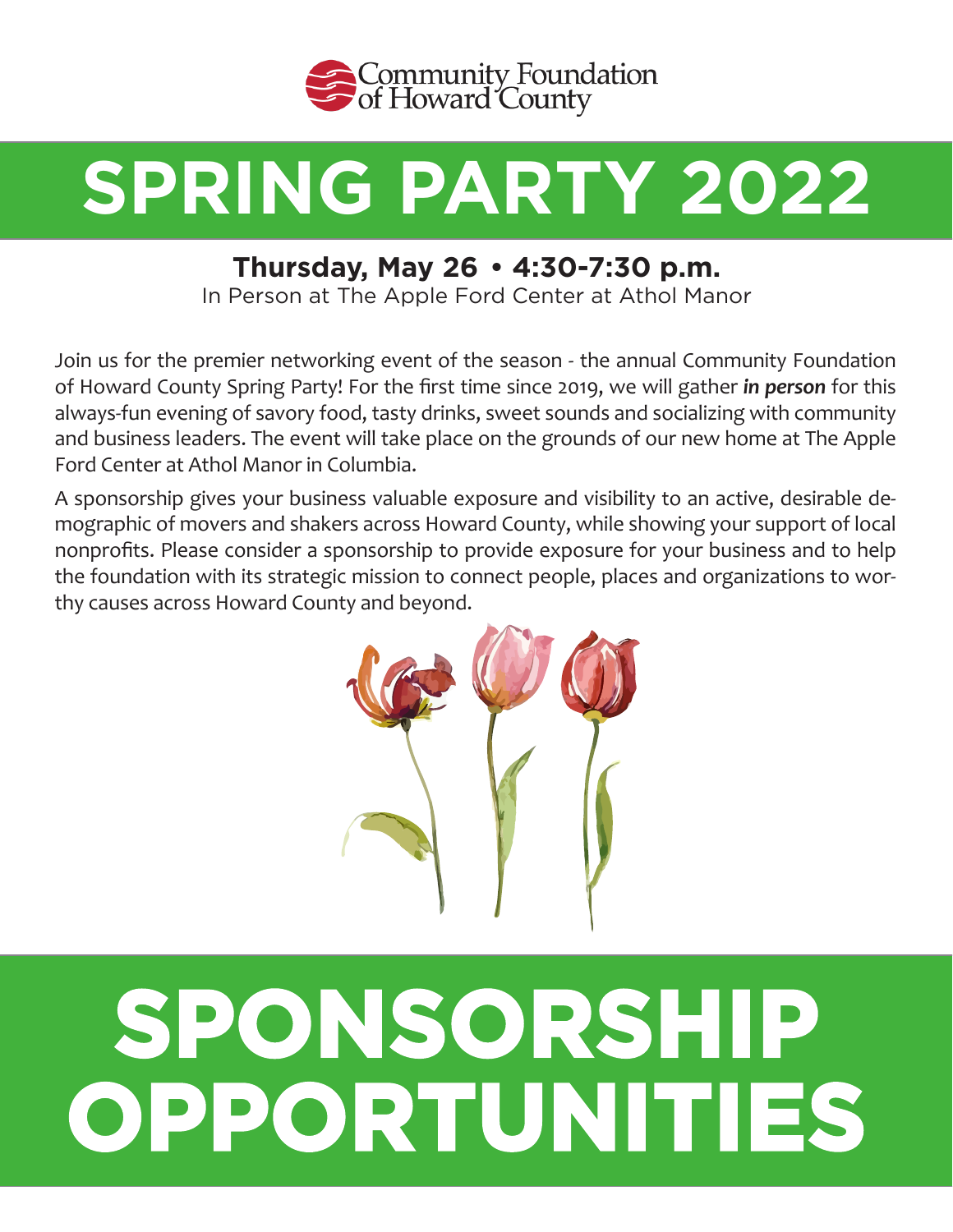| <b>Sponsorship Levels</b><br>and Benefits          | <b>Presenting</b><br><b>Sponsor</b><br>\$10,000 | <b>Bar</b><br><b>Sponsor</b><br>\$7,500 | <b>Station</b><br><b>Sponsor</b><br>\$5,000 | <b>Athol</b><br><b>Sponsor</b><br>\$2,500 | <b>Featured</b><br><b>Sponsor</b><br>\$1,000 | <b>Event</b><br><b>Sponsor</b><br>\$500 |
|----------------------------------------------------|-------------------------------------------------|-----------------------------------------|---------------------------------------------|-------------------------------------------|----------------------------------------------|-----------------------------------------|
| "CFHoCo Spring Party presented by YOUR company"    |                                                 |                                         |                                             |                                           |                                              |                                         |
| Your company logo on souvenir item                 |                                                 |                                         |                                             |                                           |                                              |                                         |
| Exclusive sponsorship level                        | $\bullet$                                       | $\bullet$                               |                                             |                                           |                                              |                                         |
| Private pre-event tour of Athol Manor              |                                                 | $\bullet$                               |                                             |                                           |                                              |                                         |
| Sponsorship of featured station/space              |                                                 | $\bullet$                               | $\bullet$                                   |                                           |                                              |                                         |
| Prominent signage on display at event              |                                                 | $\bullet$                               | $\bullet$                                   |                                           |                                              |                                         |
| Featured recognition on social channels            |                                                 | $\bullet$                               | $\bullet$                                   |                                           |                                              |                                         |
| Name/logo listed on event invitations*             | $\bullet$                                       | $\bullet$                               | $\bullet$                                   | $\bullet$                                 |                                              |                                         |
| Name/logo recognition during event                 |                                                 |                                         |                                             |                                           |                                              |                                         |
| Recognition on CFHoCo.org as sponsor               |                                                 | $\bullet$                               | $\bullet$                                   |                                           |                                              |                                         |
| Recognition pre- and post-event on social channels | $\bullet$                                       | $\bullet$                               | $\bullet$                                   | $\bullet$                                 |                                              |                                         |
| Tax-deductable portion of your gift^               |                                                 |                                         |                                             |                                           |                                              |                                         |
| Guest tickets for Spring Party                     | 15                                              | 10                                      | 8                                           | 6                                         | 4                                            | $\overline{2}$                          |

\*Deadline for inclusion is March 31. ^Tax-deductible portion varies depending on level of sponsorship.

## **Detailed Package Information**

#### **CFHoCo Spring Party Presenting Sponsor - \$10,000**

- Exclusive Presenting Sponsor of event: "**CFHoCo Spring Party 2022** presented by *Your Company*"
- Announcement of sponsor partnership with press release
- Recognition as presenting sponsor in all Spring Party communications
- Logo on souvenir glasses
- Logo on guest nametags
- Fifteen (15) complementary tickets to the Spring Party
- Exclusive sponsor of parking shuttle service for the event
- Logo on step-and repeat banner for photo booth-style guest pictures
- Logo on invitations
- Prominent signage around event
- Opportunity to provide materials, samples, etc. for guest goodie bag
- Logo on CFHoCo.org website
- Dedicated recognition as Title Sponsor on social media channels
- Acknowledgment of your support before, during and after event
- Discount for additional guest tickets
- Private pre-event VIP tour of Athol Manor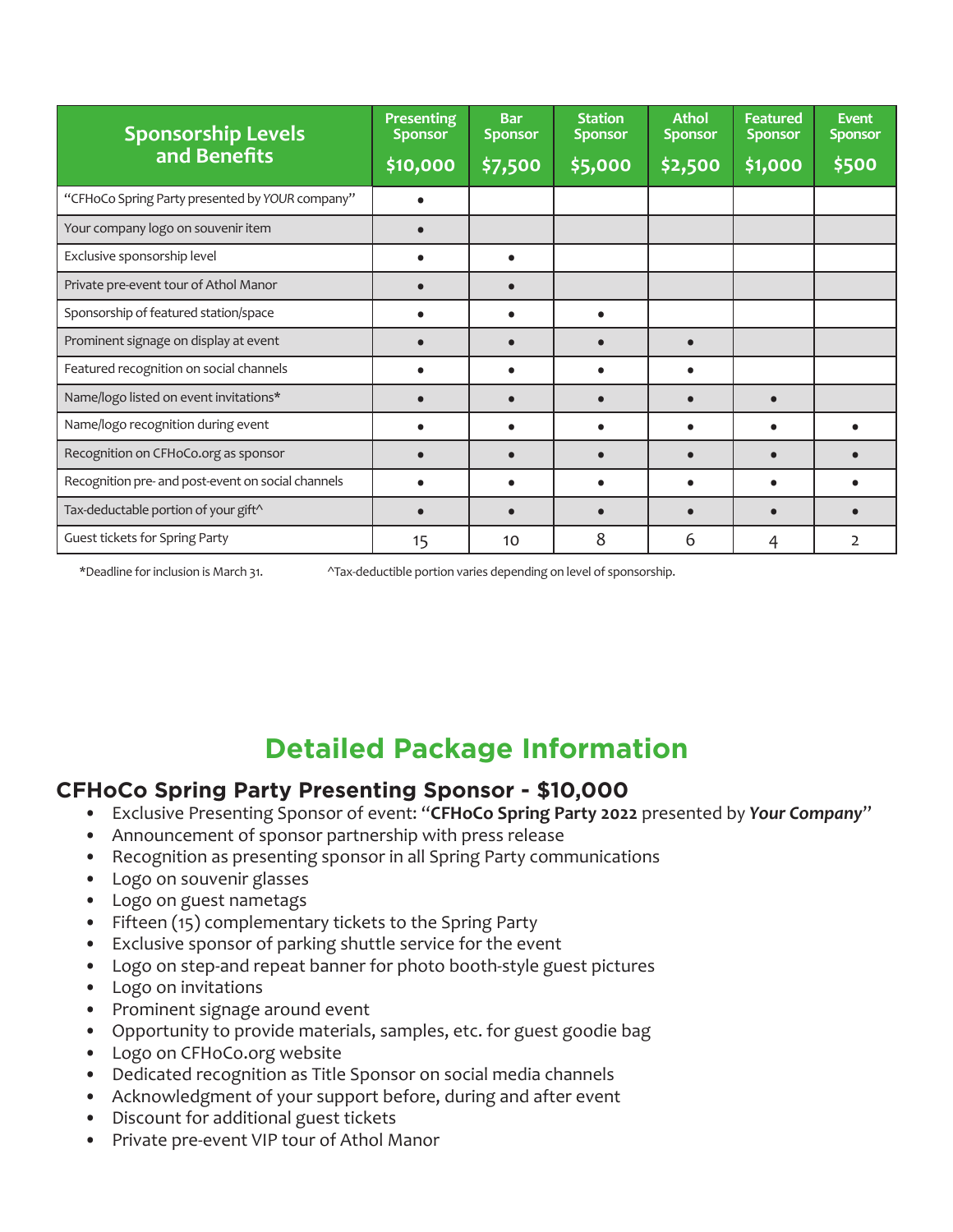#### **Bar Sponsor - \$7,500**

- 
- Exclusive solo sponsor of bar areas at the event. Only one available. Recognition as Bar Sponsor in all Spring Party communications Logo on cocktail napkins Logo on bar drink menus
- 
- 
- Ten (10) complementary tickets to the Spring Party
- Prominent signage around event
- Logo on invitations
- Opportunity to provide materials, samples, etc. for guest goodie bag
- Logo on CFHoCo.org website
- Dedicated recognition as Bar Sponsor on social media channels
- Acknowledgment of your support before, during and after event
- Discount for additional guest tickets
- Private pre-event VIP tour of Athol Manor

#### **Station Sponsor - \$5,000**

- Exclusive Sponsor of a Station at the event
- There are several areas available. You'll be presenting sponsor of one (1) Station with signage:
	- ▶ i.e. "Raw Bar provided by Your Company"
	- ▶ i.e. "Carving Station presented by Your Company"
	- ▶ i.e. "Candy Station presented by Your Company"
	- ▶ i.e. "Desert Station presented by Your Company"
- Recognition as Station Sponsor in all Spring Party communications
- Logo on Station Food menus
- Eight (8) complementary tickets to the Spring Party
- Prominent signage around event
- Logo on invitations
- Opportunity to provide materials, samples, etc. for guest goodie bag<br>• Logo on CFHoCo.org website<br>• Recognition as Station Sponsor on social media channels<br>• Discount for additional guest tickets<br>• Acknowledgment of your
- 
- 
- 
- 

#### **Athol Sponsor - \$2,500**

- Recognition as Athol Sponsor in all Spring Party communications
- Six  $(6)$  complementary tickets to the Spring Party
- Signage around event
- Logo on invitations
- Opportunity to provide materials, samples, etc. for guest goodie bag<br>• Logo on CFHoCo.org website
- 
- Recognition as Athol Sponsor on social media channels<br>• Discount for additional guest tickets<br>• Acknowledgment of your support before, during and after event
- 
- 

To secure your Spring Party sponsorship and/or tickets online, visit:

### *CFHoCo.org/Spring-Party-2022*

For more information on partnership opportunities, please contact: **Dan Flynn** at dflynn@cfhoco.org or 410-730-7840.